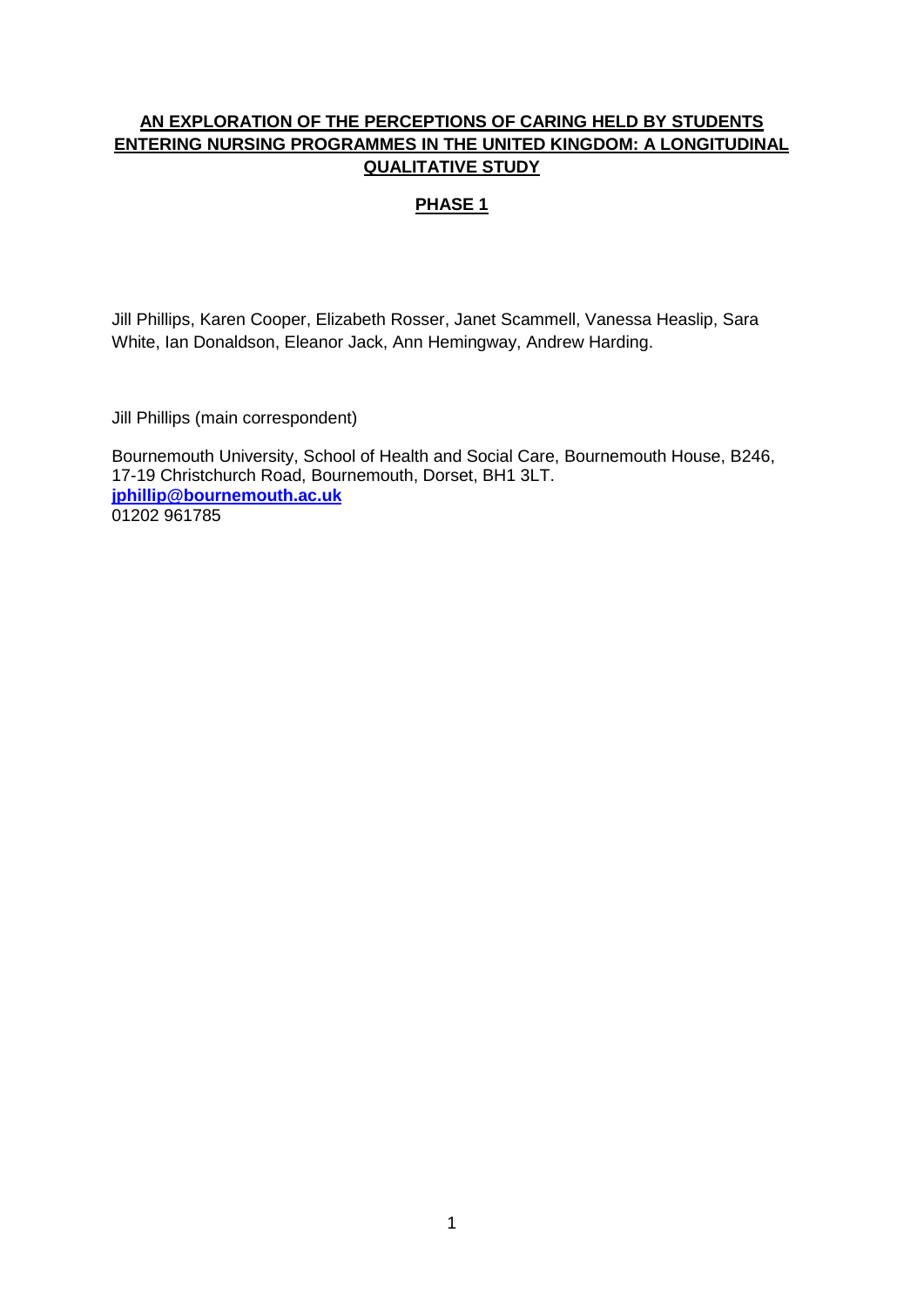#### Abstract

In a climate of intense international scrutiny of healthcare and nursing in particular, there is an urgent need to identify, foster and support a caring disposition in student nurses worldwide. Yet relatively little is known about how core nursing values are shaped during education programmes and this warrants further investigation. This longitudinal study commencing in February 2013 examines the impact of an innovative nursing curriculum based on a humanising framework (Todres et al. 2009) and seeks to establish to what extent professional and core values are shaped over the duration of a three year nursing programme. This paper reports on Phase One which explores student nurses' personal values and beliefs around caring and nursing at the start of their programme. Undergraduate pre-registration nursing students from two discrete programmes (Advanced Diploma and BSc (Honours) Nursing with professional registration) were recruited to this study. Utilising individual semi-structured interviews, data collection commenced with February 2013 cohort (n=12) and was repeated with February 2014 (n=24) cohort.

Findings from Phase One show that neophyte student nurses are enthusiastic about wanting to care and aspire to making a difference to patients and their families. This research promises to offer contributions to the debate around what caring means and in particular how it is understood by student nurses. Findings will benefit educators and students which will ultimately impact positively on those in receipt of health care.

Keywords: Education, nursing values, humanising curriculum, caring, student nurses.

# Introduction

In a climate of intense international scrutiny of healthcare and nursing in particular, there is an urgent need to identify, foster and support a caring disposition in student nurses worldwide. Underlying dissatisfaction with healthcare by service users, their families and carers has become an international issue (Watson, 2009). This is particularly pertinent in the UK where recently there have been reports highlighting poor standards of care (Francis, 2010). Similarly reports of patient neglect in Europe and America include examples of failures by healthcare staff and uncaring attitudes and behaviours (Reader and Gillespie, 2013). In the light of this, the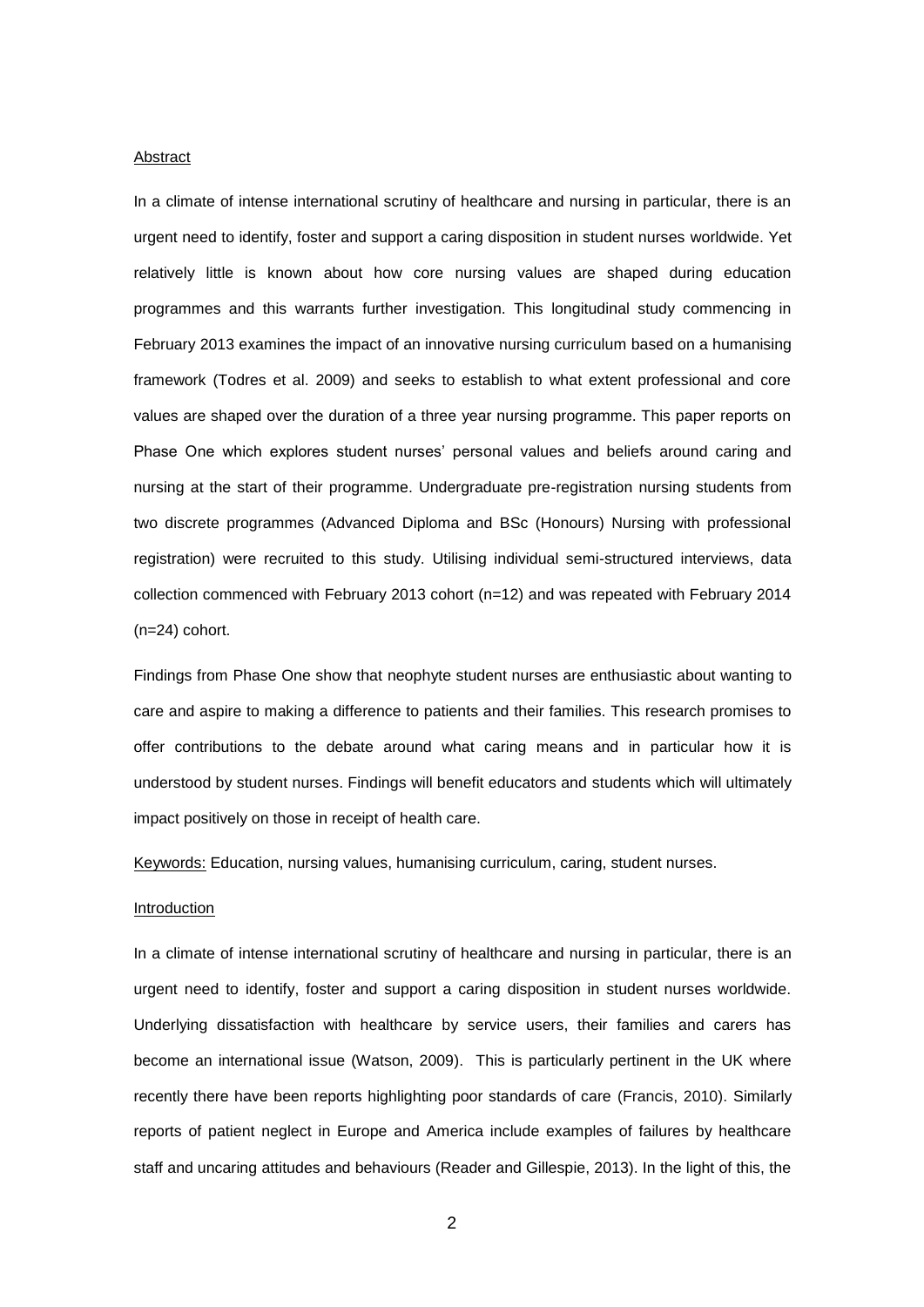public could be forgiven for believing that healthcare workers, including nurses, have lost sight of the meaning of caring in the workplace. These challenges must be addressed within the educational preparation of nurses to ensure students qualify fit for practice (Nursing and Midwifery Council, 2010) and this may require a refocus of curricula to ensure a balance between developing a value base of practice as well as clinical competence. Little is known about how core nursing values are shaped during education programmes and the impact that curricula

#### **Background**

In the light of national and international crises and concern about unacceptable care, Watson (2009:p.476) suggests that the time is right for "radical change from within" organisations. As nurse education in the United Kingdom (UK) moved to an all-graduate intake in September 2013, there has been an increased emphasis on the adequacy of education in preparing student nurses for their future role (Willis Commission, 2012). There is currently limited evidence available on the impact that nursing curricula has on students in relation to fostering a caring disposition through three years of an undergraduate pre-registration nursing programme.

An investigation by Watson et al. (1999) into the changing perceptions of nursing and caring held by student nurses as they progress through their programme raised key issues for nurse educators predominantly. Questions were mooted around practice experiences and theoretical study at college or university as little is known about which elements of the curriculum have most impact on students' changing values and perspectives. Watson et al. (1999) also recommended that nurse educators foster and encourage development of students' personal values and ideals about what caring is. A more recent study by Murphy et al. (2009) identified that student nurses demonstrate a decline in caring attributes over time and recommended that further research include students in their second year of study in the quest to identify when such disillusionment about caring takes hold. Based on the findings of both Watson et al. (1999) and Murphy et al. (2009) further research into student nurses' perceptions, values and beliefs around caring is needed.

Both Watson et al. (1999) and Murphy et al. (2009) question what can be done by nurse educators to prevent this negativity around caring. Whilst Brown (2011) identifies a gap in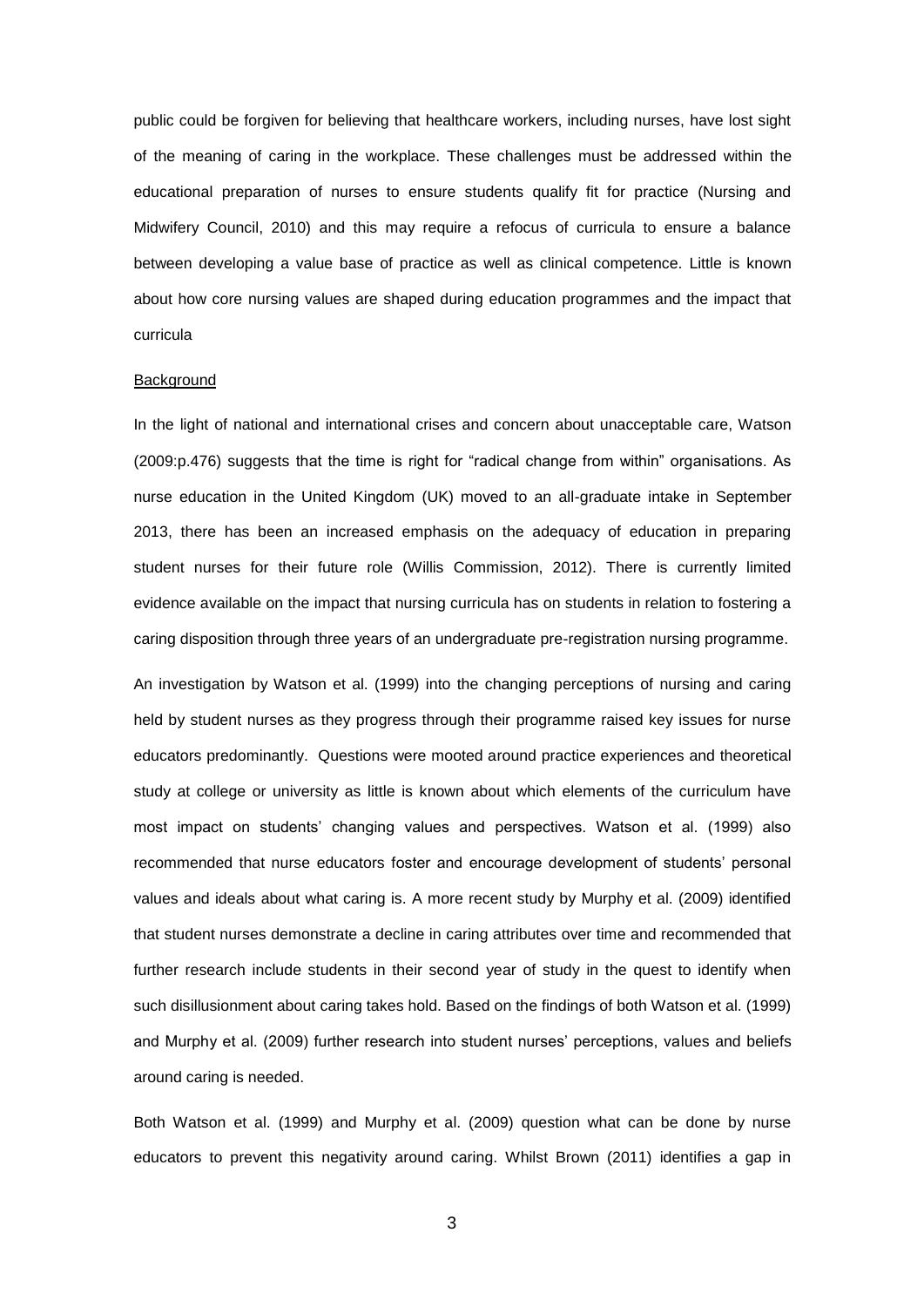knowledge about how nursing curricula can help internalise caring behaviours. More recently Guo at al. (2013) recognise that there is an international need to move towards a humanistic value based approach to education. They cite a number of creative, educational models which have been adopted worldwide over the past decade to facilitate the development of caring attributes in student nurses and report on their recently trialled innovative "caring teaching model" (p.913) which was successfully used to teach caring behaviours to student nurses in Asia.

Our university was in a unique position with the seeing out of a curriculum based upon personcentred care and the introduction of a humanising care curriculum to assess the extent to which the curriculum itself impacts upon individual student's values about nursing. Person-centred care has been widely used as a way of enabling nurses to build therapeutic relationships with the person (rather than patient) through respecting individuals' choices, good communication skills and developing mutual trust (McCormack and McCance 2010). Whilst we acknowledge that there are overlaps between person-centred and humanising care our 2014 degree programme curriculum has been designed around the work of Todres et al. (2009). This humanising care framework is based upon eight dimensions of humanisation/dehumanisation which are central to what it means to be human (see Table 1). Students can reflect upon both theory and practice using the humanising care framework which, it is envisaged, will help them to place patients at the heart of care rather than focus on acquiring a skill set. The humanising care framework has been adopted as an underpinning philosophy of our nursing curriculum and provides a structure which has the potential to foster and develop caring attributes (Hemmingway et al., 2012).

| Forms of humanisation | Forms of dehumanisation  |
|-----------------------|--------------------------|
| <b>Insiderness</b>    | Objectification          |
| Agency                | Passivity                |
| <b>Uniqueness</b>     | Homogenisation           |
| Togetherness          | <b>Isolation</b>         |
| Sense making          | Loss of meaning          |
| Personal journey      | Loss of personal journey |

|  | Table 1. The dimensions of humanisation (Todres et al., 2009) |  |
|--|---------------------------------------------------------------|--|
|  |                                                               |  |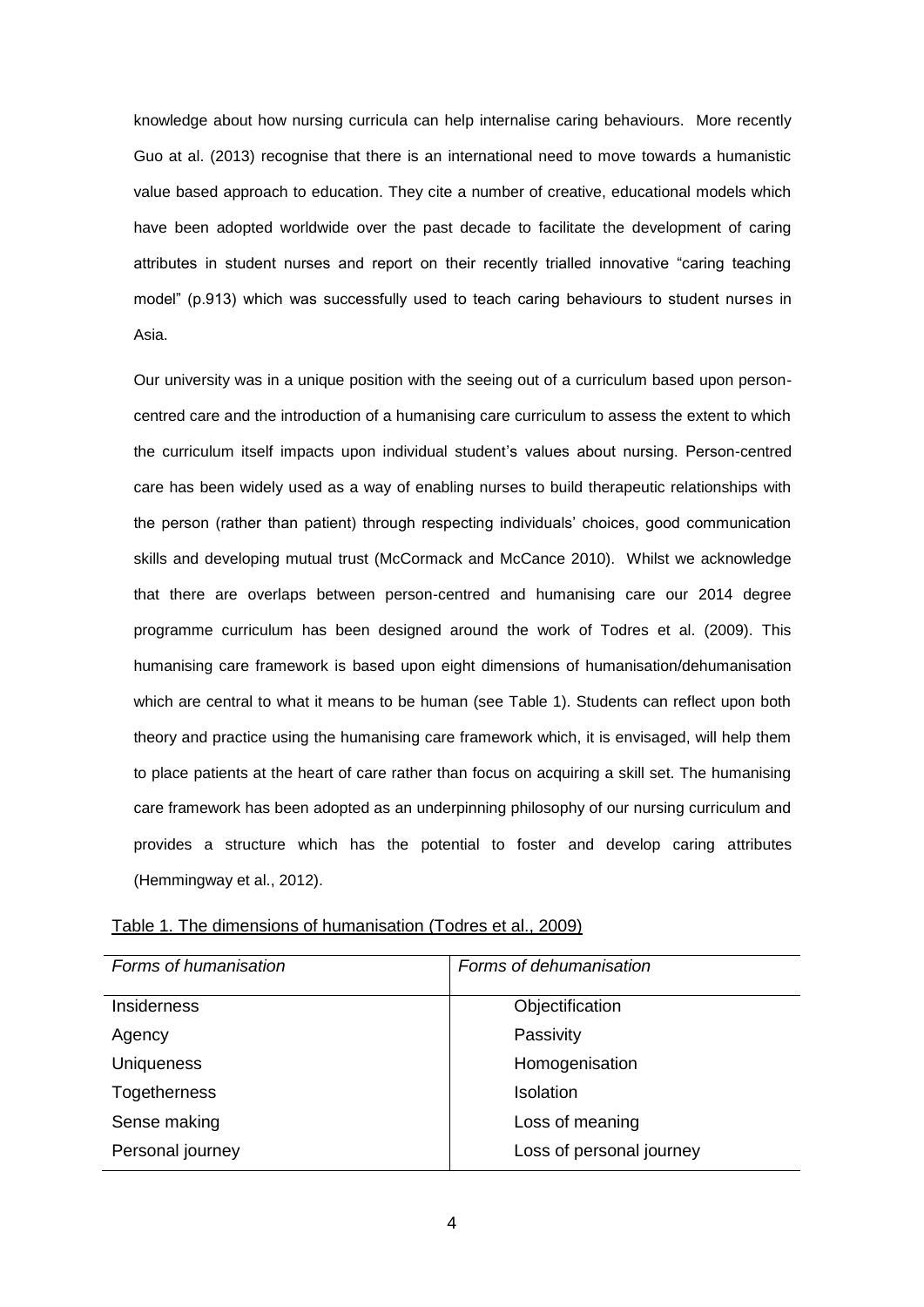| Sense of place | <b>Dislocation</b> |
|----------------|--------------------|
| Embodiment     | Reductionism       |

Nurse Educators' knowledge and understanding of the impact that different higher educational programmes have on nursing students and how they develop during a higher education programme is deficient (Warne et al., 2011) at a time when the challenge to capture and nurture the personal values and beliefs that nurses hold about what caring means, is needed. Scammell et al. (2012) suggests that the majority of nurses who enter the profession do so because they altruistic and are intent on providing a good standard of care. However, it is unknown how or to what extent professional and core values are shaped over the duration of a three year nursing degree. The overall aim of our study was to compare how and to what extent, nursing students' personal beliefs about the core value of nursing are influenced by two discrete curricula one of which is built on a humanising care framework and underpinning philosophy (Todres et al., 2009). As these two distinct groups of students progress through their respective programmes of study to registration, data collection occurs at five strategic points (see Table 2). This paper reports on Phase One which aims to capture the base line beliefs and values of both cohorts of nursing students as they enter higher education at the start of their nursing programmes.

### Research Design

This paper reports on Phase One of a larger study which uses a qualitative longitudinal approach (Neal 2013) to understand the beliefs and values of student nurses from the day of entry through their education programme to completion. Two cohorts of students, (February 2013 and February 2014) were recruited, the first on an outgoing programme and the second, the new curriculum based on a humanisation philosophy (Todres et al., 2009). The whole study explores the two cohorts at different phases (see Table 2) as they progress through their programme. It seeks to identify any change in participants' perceptions around caring and their values in relation to nursing. The February 2013 cohort followed an Advanced Diploma programme with professional registration and the February 2014 cohort undertook a Bachelor of Science degree in nursing with professional registration.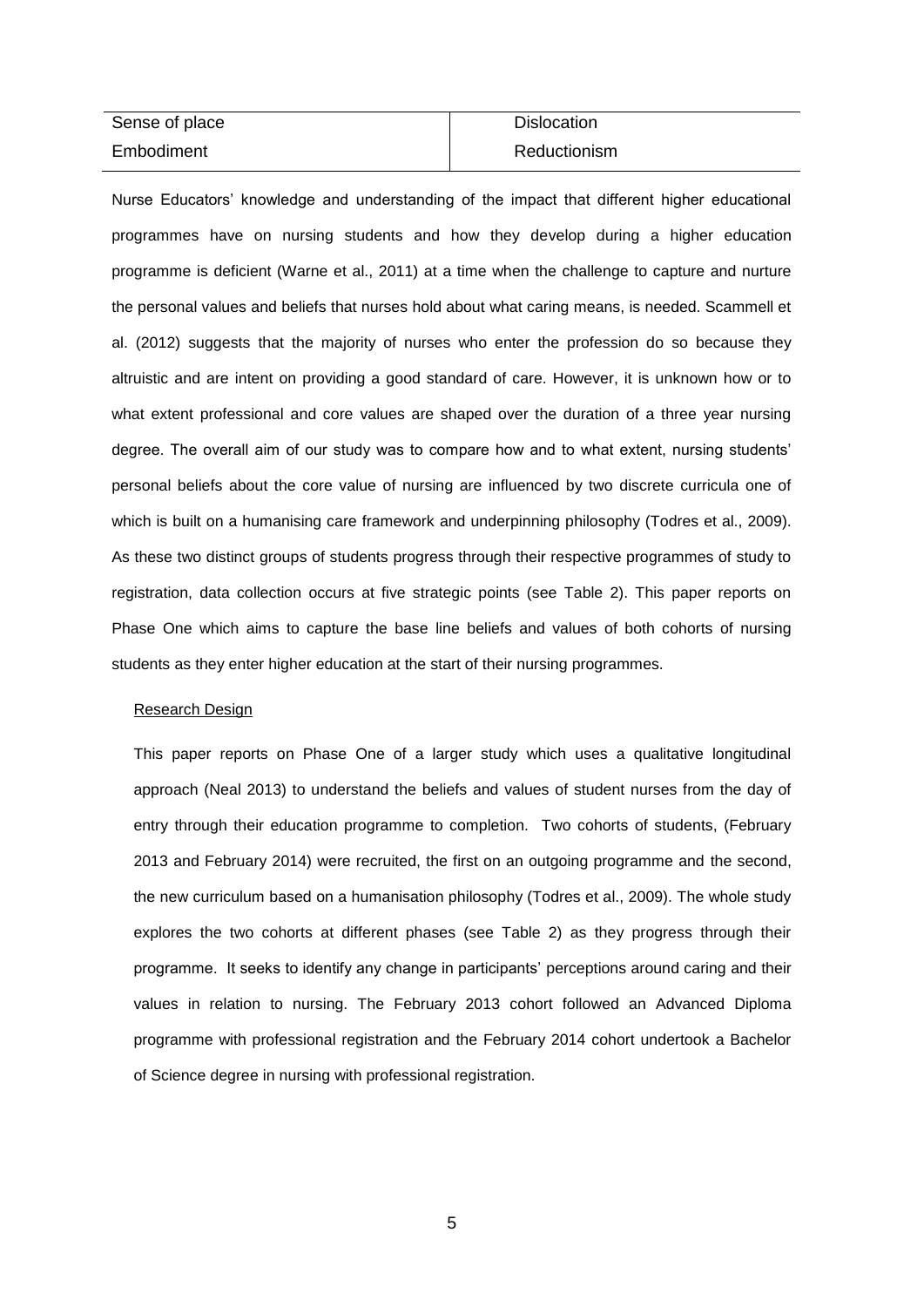# Table 2. Data Collection

| February 2013 cohort                  | February 2014 cohort                  |
|---------------------------------------|---------------------------------------|
| Phase One                             | Phase One                             |
| Individual interviews on day one of   | Individual interviews on day one of   |
| $\bullet$                             | $\bullet$                             |
| the programme                         | the programme                         |
| Phase Two                             | Phase Two                             |
| Focus groups after first practice     | • Focus groups after first practice   |
| placement                             | placement                             |
| <b>Phase Three</b>                    | <b>Phase Three</b>                    |
| • Focus groups at the end of year 1   | • Focus groups at the end of year 1   |
| <b>Phase Four</b>                     | <b>Phase Four</b>                     |
| • Focus groups at the end of year 2   | • Focus groups at the end of year 2   |
| <b>Phase Five</b>                     | <b>Phase Five</b>                     |
| • Individual interviews at the end of | • Individual interviews at the end of |
| the programme                         | the programme                         |

# Ethical Approval

Ethical approval for the larger study was sought and granted from the university's research ethics committee. Prior to the start of the programme, all potential participants received written information in the form of a participant information sheet and consent form. A verbal briefing outlining the project was given to students during an introductory session on day one of their programme. Specifically, the team ensured that whilst creating a welcoming environment for participants, reassurance was given that participation in the study was completely voluntary and choosing to not participate would not have any negative impact upon their future studies. Participants were also informed they could withdraw at any stage in the process. In line with legal and ethical obligations confidentiality was maintained throughout by allocating a numerical code that was independent of the central records holding personal details and all data was kept on password protected computers.

#### Sampling

Purposive sampling was used, targeting the February 2013 cohort of students following a person- centred care curriculum which comprised a small intake of nursing students (n=21). From those 21 students, 12 decided to participate in the study. Similarly 24 participants were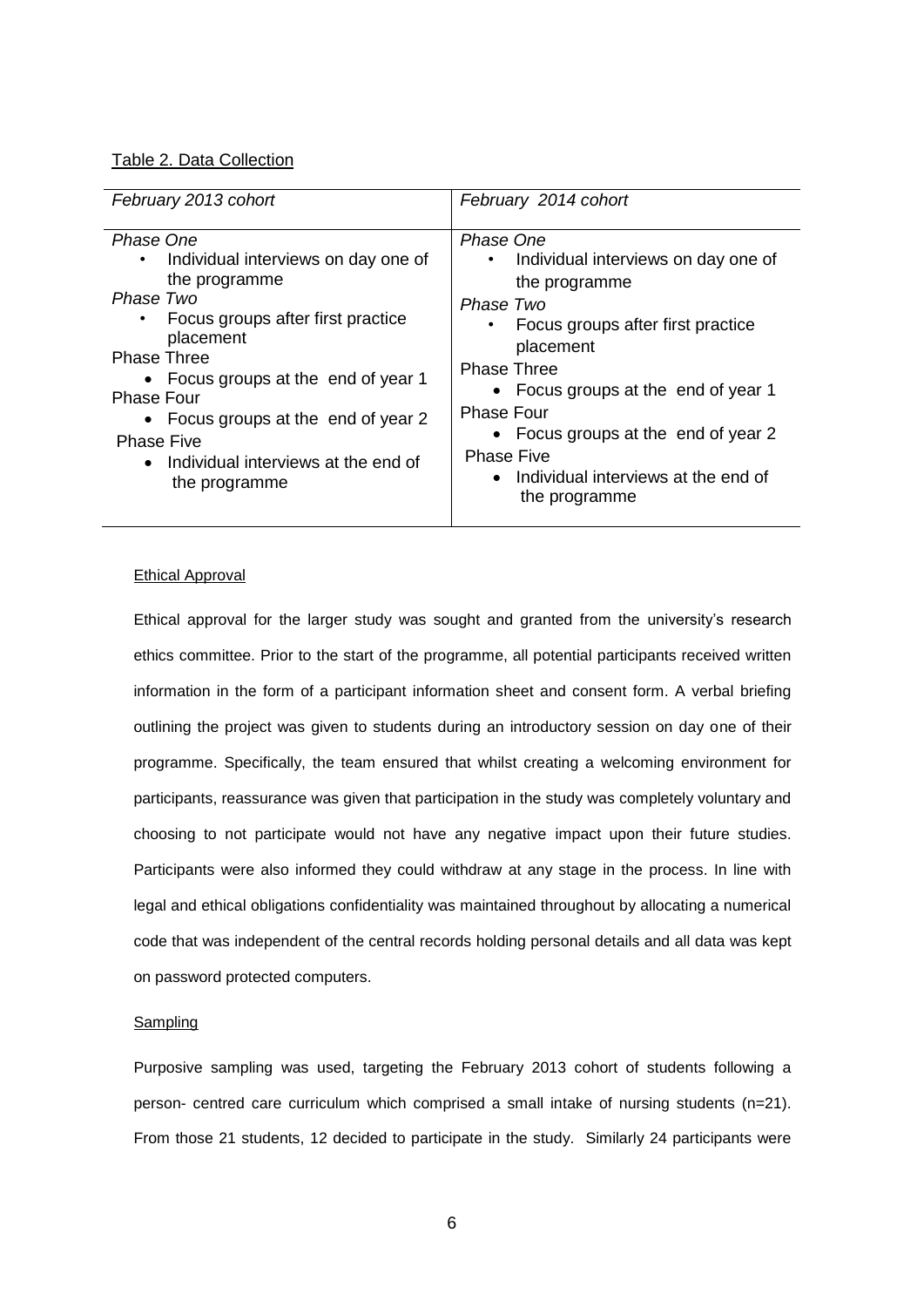recruited from the February 2014 cohort which is a Bachelor of Science Degree with a slightly larger intake (n=27).

# Data Collection

Data collection took place by individual interviews at commencement of the programme to determine a baseline (Phase One) and it is on this phase that this paper is reporting. Further data collection includes focus groups at the end of the first placement (Phase Two), end of first (Phase Three) and second (Phase Four) years of the programme and by individual interview on completion of their programme (Phase Five) (Table 2).

Individual interviews during Phase One for both the February 2013 and the February 2014 cohorts were planned to occur before any formal educational input to the students to ensure that personal beliefs about the core values of nursing were captured. As a number of data collectors were involved, all followed the previously agreed interview framework (Table 3). A predetermined set of questions ensured that all interviews focussed on the same topic area (Holloway and Wheeler, 2010) with sufficient scope to enable reordering of questions as conversations flowed and the interviews proceeded (Cohen at al., 2007). This was also important as there were nine researchers and a research assistant involved in the study therefore utilising the same interview framework ensured consistency of interviews which was important for validity of the research process. The interviews were undertaken at the university campus during a timetabled break attached to lunchtime to ensure ease for participants.

# Table 3. Phase One interview questions

# Questions

- 1. Why do you wish to become a registered nurse?
- 2. What do you think are the essential/ important qualities for a nurse to have?
- 3. Do you think you bring these qualities with you or, do you think you are here to learn these?
- 4. What do you understand the term 'caring' to mean?
- 5. What makes an ideal nurse from your perspective?
- 6. What are your ambitions to achieve on this programme?
- 7. How do you think the education programme will help you?
- 8. What activities do you think represents the maintenance of a patient's dignity?

## Data Analysis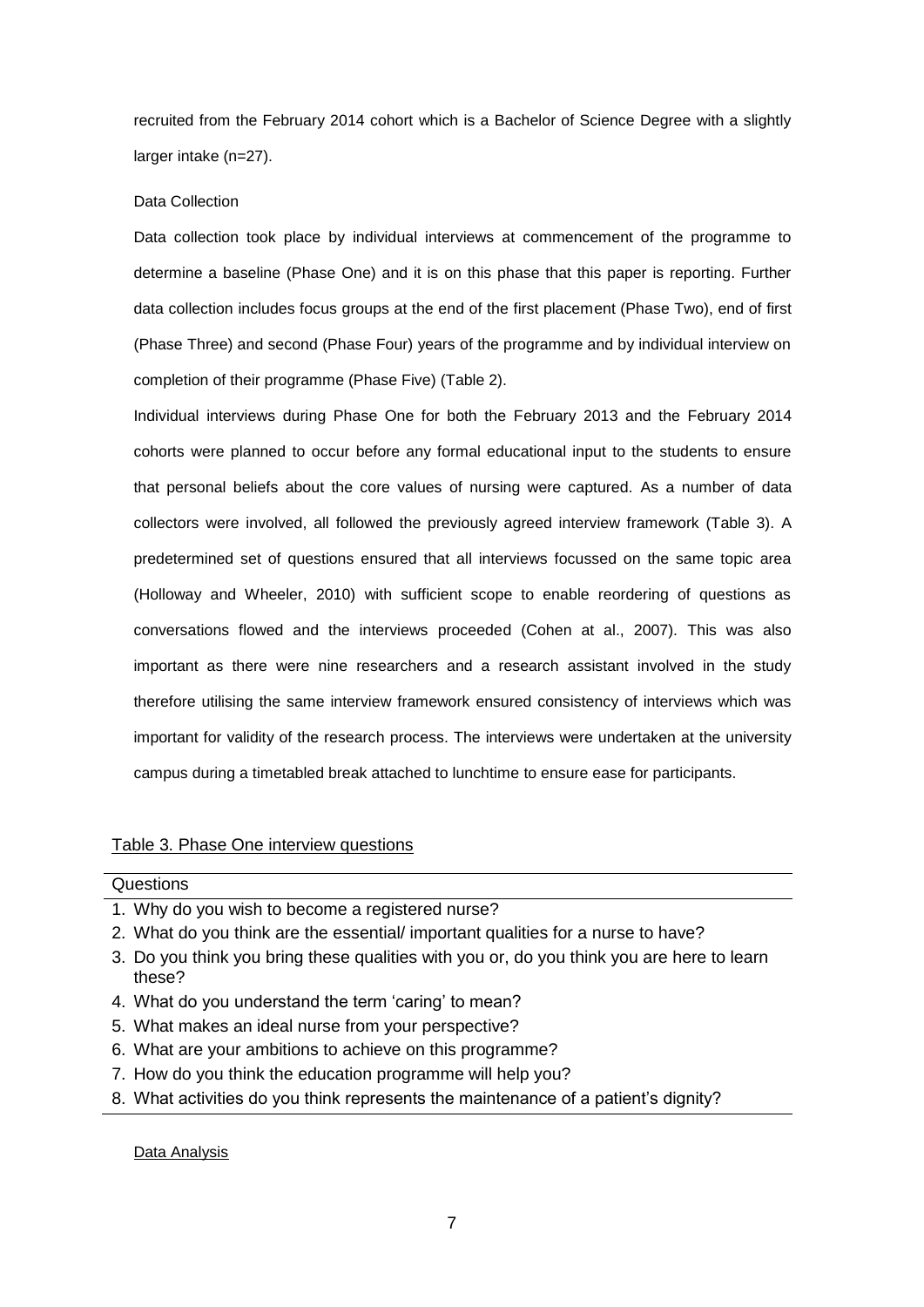Following each interview, the audio tape recordings were transcribed verbatim, providing written notes with which to commence the data analysis. Each interview was analysed by the researcher who undertook the interview following thematic analysis adapted from Braun and Clarke (2006) (Table 4). Utilising this approach enabled a systematic approach to the data analysis and ensured credibility of the data. Identification and review of themes occurred in a group setting with all researchers and research assistants to ensure the integrity of the themes identified. In addition, all researchers were provided with a copy of the transcripts that had been analysed by each researcher to enable cross checking of codes. Once the overarching themes had been identified the data were then revisited to ensure consistency and to get a sense of the whole.

| Phase                                        | Description of the process                                                                                                                                                                                                                                |
|----------------------------------------------|-----------------------------------------------------------------------------------------------------------------------------------------------------------------------------------------------------------------------------------------------------------|
| 1. Familiarizing yourself<br>with your data: | Transcribing data (if necessary), reading and re-reading the<br>data, noting down initial ideas.                                                                                                                                                          |
| 2. Generating initial<br>codes:              | Coding interesting features of the data in a systematic fashion<br>across the entire data set, collating data relevant to each<br>code.                                                                                                                   |
| 3. Searching for themes:                     | Collating codes into potential themes, gathering all data<br>relevant to each potential theme.                                                                                                                                                            |
| 4. Reviewing themes                          | Checking if the themes work in relation to the coded extracts<br>(Level 1) and the entire data set (Level 2), generating a<br>thematic 'map' of the analysis.                                                                                             |
| 5. Defining and naming<br>themes:            | On-going analysis to refine the specifics of each theme, and<br>the overall story the analysis tells, generating clear definitions<br>and names for each theme.                                                                                           |
| 6. Producing the report:                     | The final opportunity for analysis. Selection of vivid,<br>compelling extract examples, final analysis of selected<br>extracts, relating back of the analysis to the research<br>question and literature, producing a scholarly report of the<br>analysis |

| Table 4. Stages of thematic analysis (Braun and Clarke, 2006) |  |
|---------------------------------------------------------------|--|
|---------------------------------------------------------------|--|

#### Findings from Phase One February 2013 and February 2014 cohorts

Analysis of findings indicate that new nursing students enter education demonstrating an insight into caring and the skills and attributes that make what they believed to be an ideal nurse. They expected that the programme would help them to learn more and thus to deepen their knowledge and develop these attributes further. Almost all participants from both cohorts believed they had some caring qualities and thought that they would refine these attributes and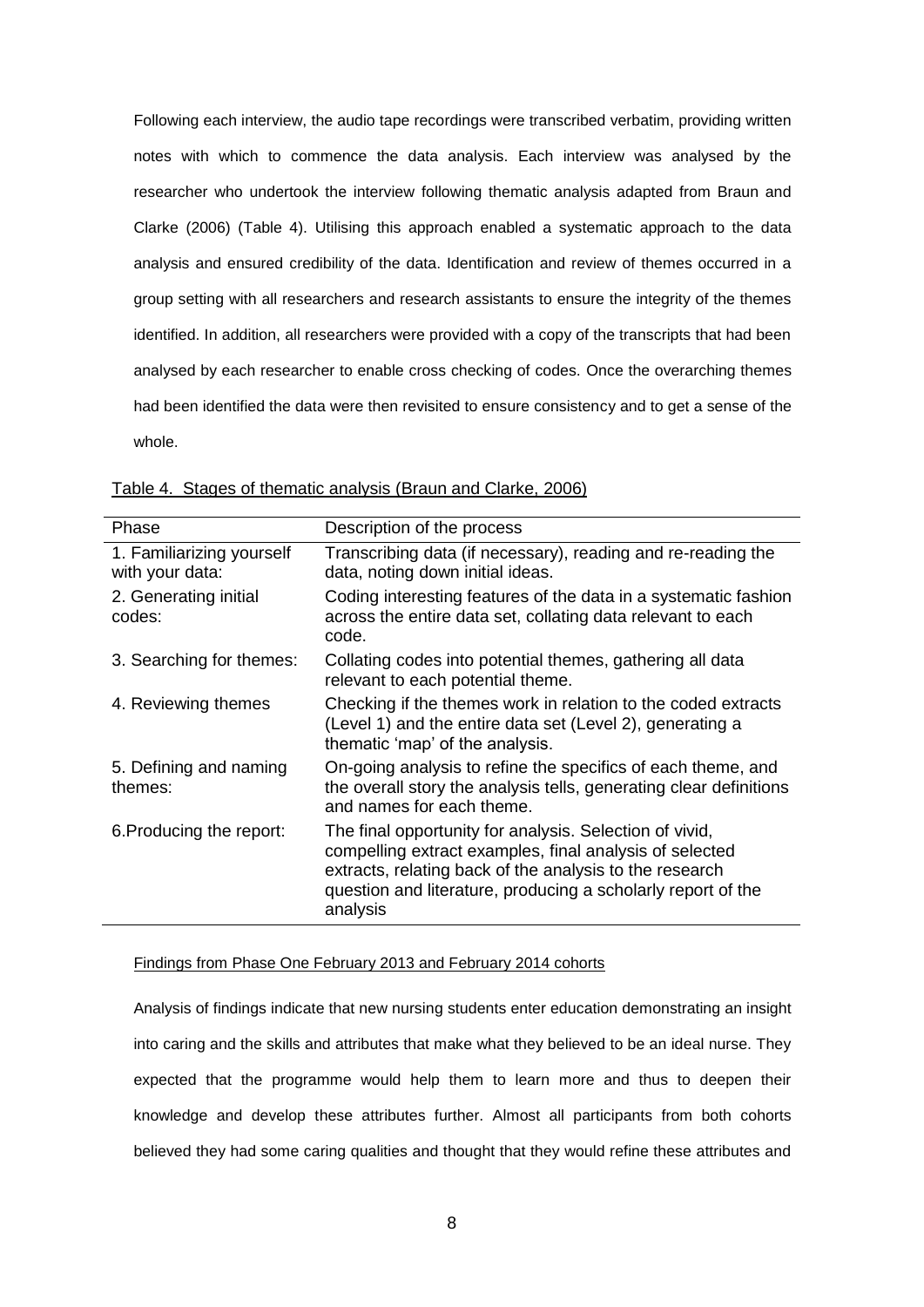develop others during the programme. Of note was that some participants believed that qualities such as being caring, compassionate and empathetic cannot be taught but that the programme would enable them to develop skills such as listening and communication. One participant believed that the course would enable her to learn in a professional way *"…in order to practice safely" (February 2014 Participant 15).* 

Analysis of students understanding of what caring means and how nurses demonstrate caring attributes was central to our research. Therefore students' articulation of this was observed throughout their individual interviews and five themes emerged:

- *1. Caring by doing tasks or demonstrating skills with patients.*
- *2. Caring as a personal quality.*
- *3. Caring by communicating an understanding of a person's needs.*
- *4. Caring as seen through the media or through personal experiences.*
- *5. Examples of uncaring behaviours, traits or situations.*

## *1. Caring by doing tasks or demonstrating skills with patients.*

Unsurprisingly, the majority of students readily cited tasks that they believed nurses do as part of their caring role. It was through these tasks that the participants perceived nurses demonstrated their caring. A focus on caring for the physical needs of people was common. The participants readily identified with what they saw to be a series of tasks undertaken by nurses as part of their everyday activities:

*"Basic caring: what they need – food, drink, if uncomfortable change their position and fluff their pillows,*" (*February 2013 Participant 8)*

*"…there are a lot of personal things you need to do for them….washing and toileting…" (February 2013 Participant 4)*

*"….you need to give this medicine or take a urine sample or whatever it is." (February 2014 Participant 20)*

Participants frequently referred to caring as carrying out an action or doing something for a person. Many examples of tasks were given as cited above, but participants also gave examples of how they envisaged delivering psycho-social caring.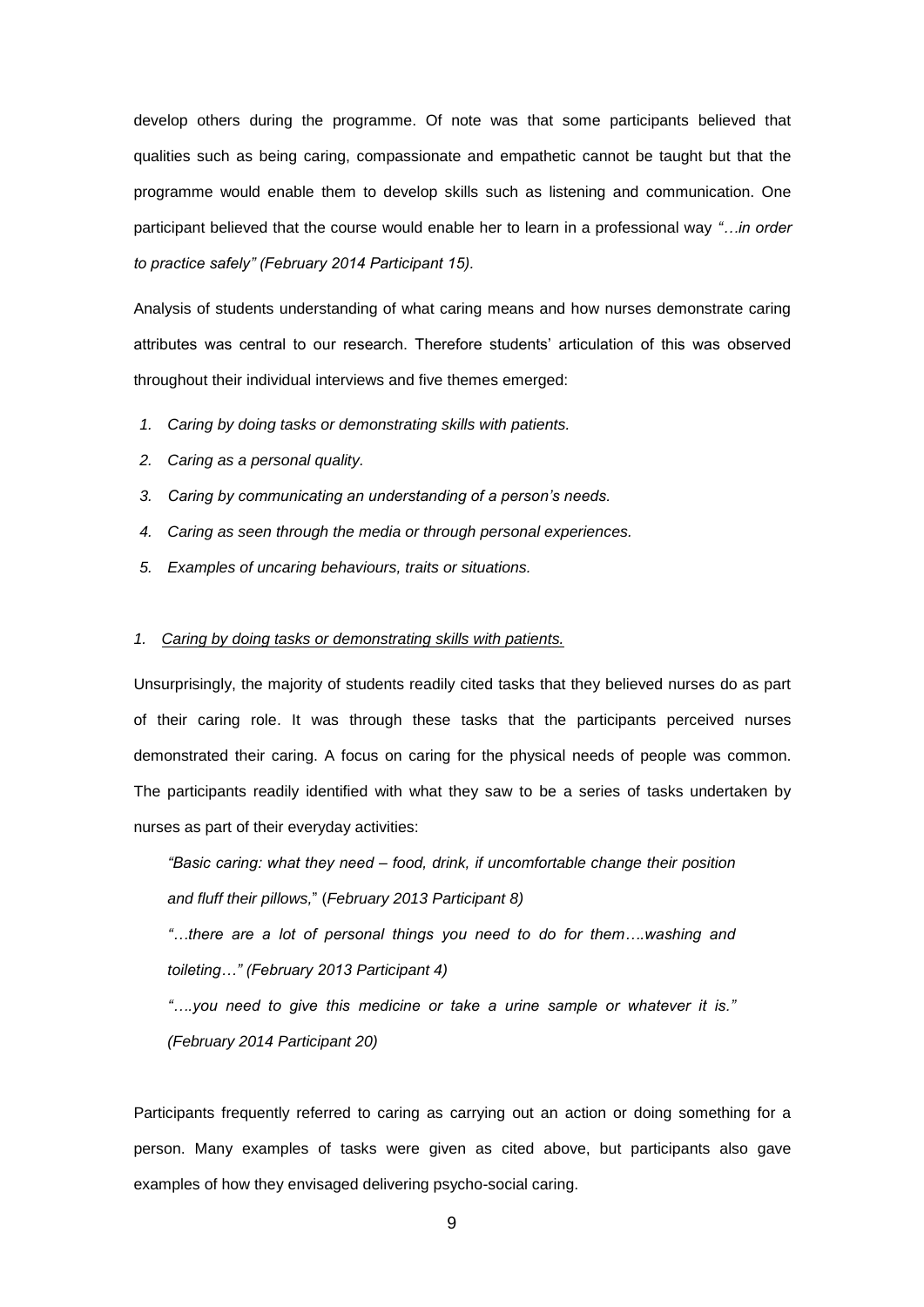*"…it might be just be painting somebody's fingernails for them and cheering them up, anything from something small like that to a clinical procedure." (February 2013 Participant 6).*

## *2. Caring is a personal quality*

Many of the participants perceived caring to be a person quality that they brought with them into their programmes of study. Indeed it was this personal quality of wanting to care and wanting to make a difference that attracted them to enter nursing. As many of the participants believed that they brought these personal caring qualities with them at the start of the programme. However, they recognised that experience and education can help to foster caring attributes:

*"…the main thing you need to be a nurse is you've just got to have compassion, it's just so important. If you haven't got compassion then you just shouldn't be a nurse, that's my opinion anyway." (February 2013 Participant 7)*

*"I just want to care for people and make sure they are looked after – I have a lot of*  empathy for people who are poorly so I think that is a good quality to have within a *nurse, to be able to empathise …" (February 2013 Participant 2)*

*"I'm definitely here to learn. If I was inbuilt...I could go out there and do it now but no...definitely here to learn I know that. "(February 2014 Participant 17)*

*3. Caring by communicating an understanding of a person's needs.*

Many participants struggled to articulate what caring as a concept was. They recognised that people are all individuals and as such have a different set of unique needs to which the nurse should respond. They were able to identify ways in which they believe they will be able to demonstrate their caring attributes to their patients but struggled to find the words to capture and describe the concept of caring per se:

*"…caring means being gentle to feelings, open, friendly….with an emphasis on the latter so people can confide in you" (February 2014 Participant 16) "I don't like the idea of people being scared." (February 2013 Participant 9)*

*"…..I don't know, just to love and be kind and caring and actually think about that person, that you're caring about and not just think okay it's just a job."* (*February 2013 Participant 11)*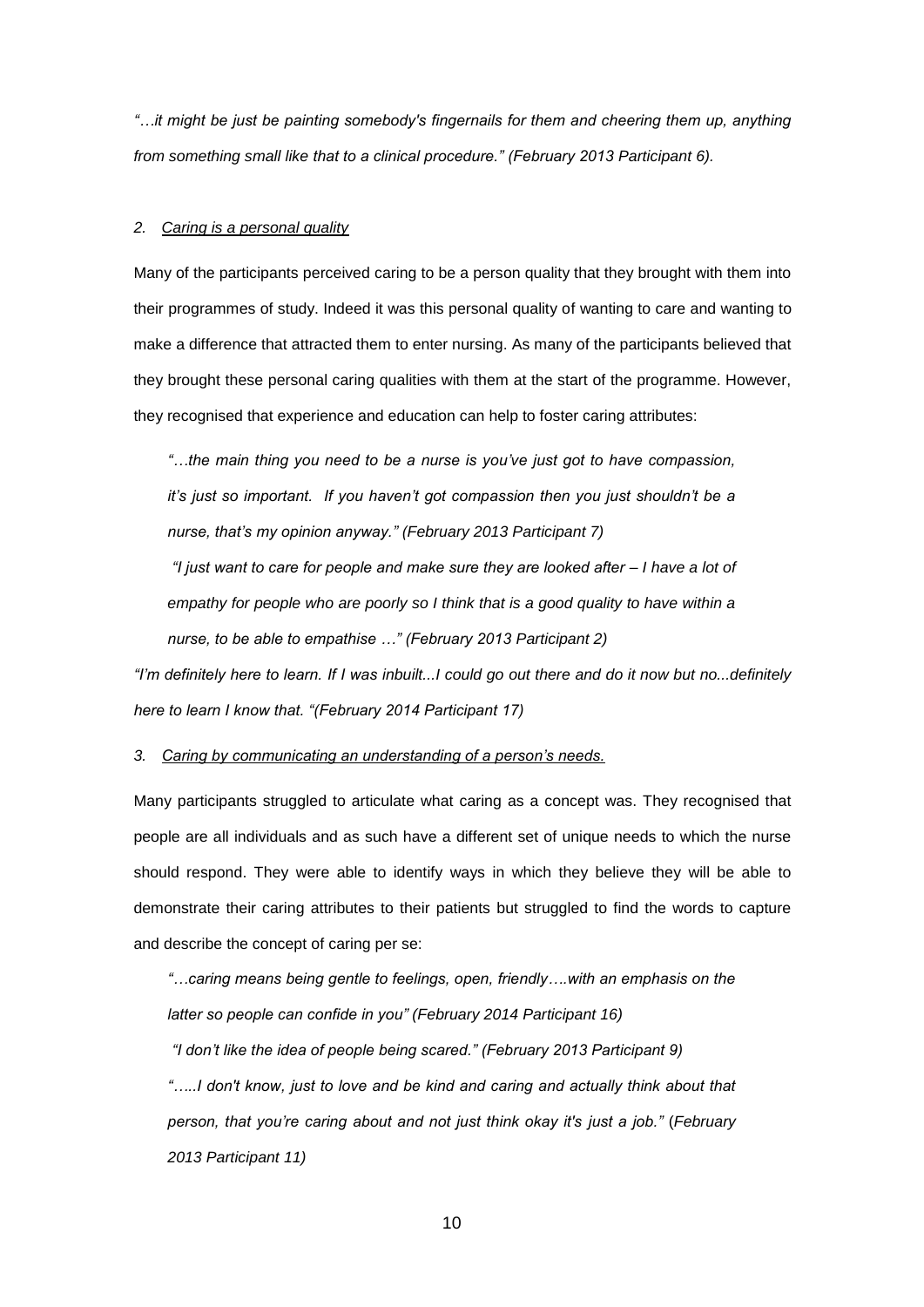*"A gentleman who has been in the forces for years….he might not want to be treated by a woman." (February 2014 Participant 15)*

### *4. Caring as seen through the media or through personal experiences*

When asked what attracted them to enter nursing, the participants would often cite media or personal experiences as factors which influenced their choice to want to be a nurse. They often referred to the media in their articulation of caring and sometimes drew upon experiences which included witnessing themselves and or family members being hospitalised. This showed that participants based that personal ideals about what caring means on the experiences of other be they fictitious in the form of media or through witnessing first hand:

*"TV shows like 'Nursing the Nation' only show happy side of nursing." (February 2013 Participant 8)*

*"….just focus on if it was like your mother or friend …how you feel that they would want to be treated," (February 2014 Participant 17)*

#### *5. Examples of uncaring behaviours or situations*

Although the participants often struggled to articulate what caring was, they were clearly able to articulate what caring was not. On frequent occasions participants referred to examples that were lacking in care. Students found it easier to identify and articulate uncaring behaviours in contrast to defining caring attributes the words for which they found elusive:

*"…never sort of talking down to somebody…..Patronizing erm talking in different voices erm* {hesitates} *that's gota* {got to} *be a pet hate for me I hate it when people sort of treat some people differently because they are more vulnerable." (February 2013 Participant 10)*

*"…somebody who doesn't make the patient feel stupid if they've had an accident or if they've got a bit of sick on them." (February 2013 Participant 5) "I really hate it when everyone's referred to as dear or love and a lot of patients* 

*hate it as well." (February 2014 Participant 24)*

### Discussion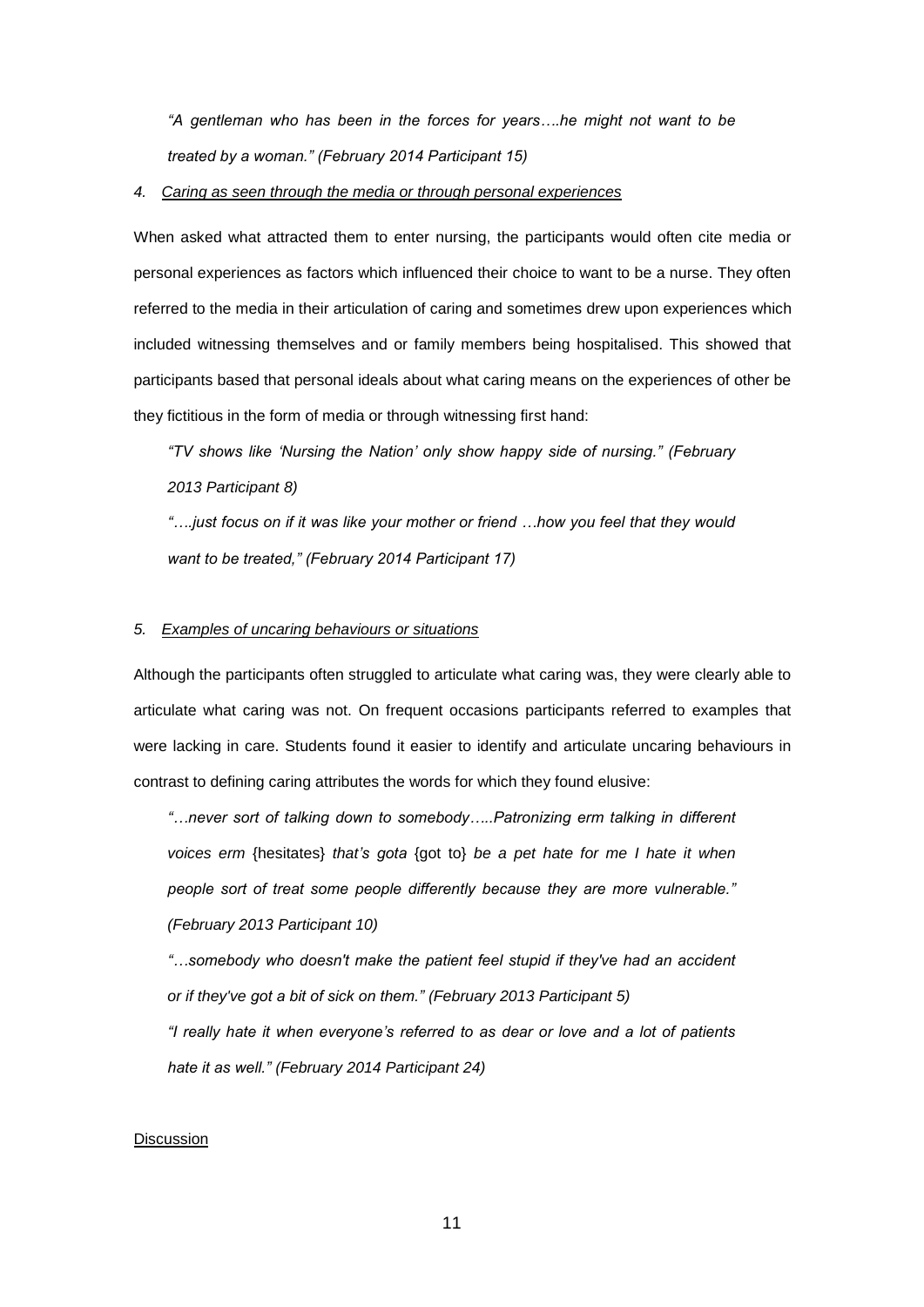This qualitative longitudinal study seeks to explore the impact that a nursing curriculum has on student nurses' personal value base particularly around caring. Initial findings of the baseline indicate that when students enter higher education they are full of enthusiasm about nursing and have high expectations that that they will learn and develop through their studies. Students from both cohorts commencing either the Advanced Diploma (February 2013) or the Bachelor of Science degree (February 2014) were keen to tell us about their beliefs and understanding about what caring means to them. Some time ago, Watson et al. (1999) investigated how student nurses demonstrated caring attributes during the first year of a nursing course using a thirty five item Caring Dimension Inventory (CDI). This study also revealed that students entered nurse education with high ideals about nursing and caring but appeared to lose some of these after twelve months of the programme. Findings from the second and subsequent phases of our study promise to inform us about the impact nursing curricula can have on undergraduate nursing students as they progress through their programme of study.

Recently nurses have been on the receiving end of negative criticism from the media and it is reassuring to learn from the findings of Phase One of our research that new recruits are still keen to learn and appear to be passionate about how nurses demonstrate caring behaviours and values. The challenge now is to find out how those involved in nurse education can enhance and extend these high ideals and the next phases of our research seek to evaluate if this can be achieved through the delivery of a humanising care curriculum. The notion of educating students about caring is supported by Begum and Slavin (2012).

A particular focus of our study was to find out how and to what extent neophyte nursing students believe and are able to articulate the meaning of caring. Findings from Phase One appear to mirror what is already evident in the literature about the challenges of articulating this. On the first day of the programme students from both cohorts could tell us something about how nurses demonstrate caring in their work yet they struggled to articulate and describe what they meant succinctly. A clear definition of caring was elusive for participants and with no dominant theme emerging from either cohort, it would seem an overall lack of clarity and agreement on what caring means prevails. This is supported by Paley (2001) who recognised that to arrive at an agreed all-encompassing definition of caring, is beyond the reach of nurses.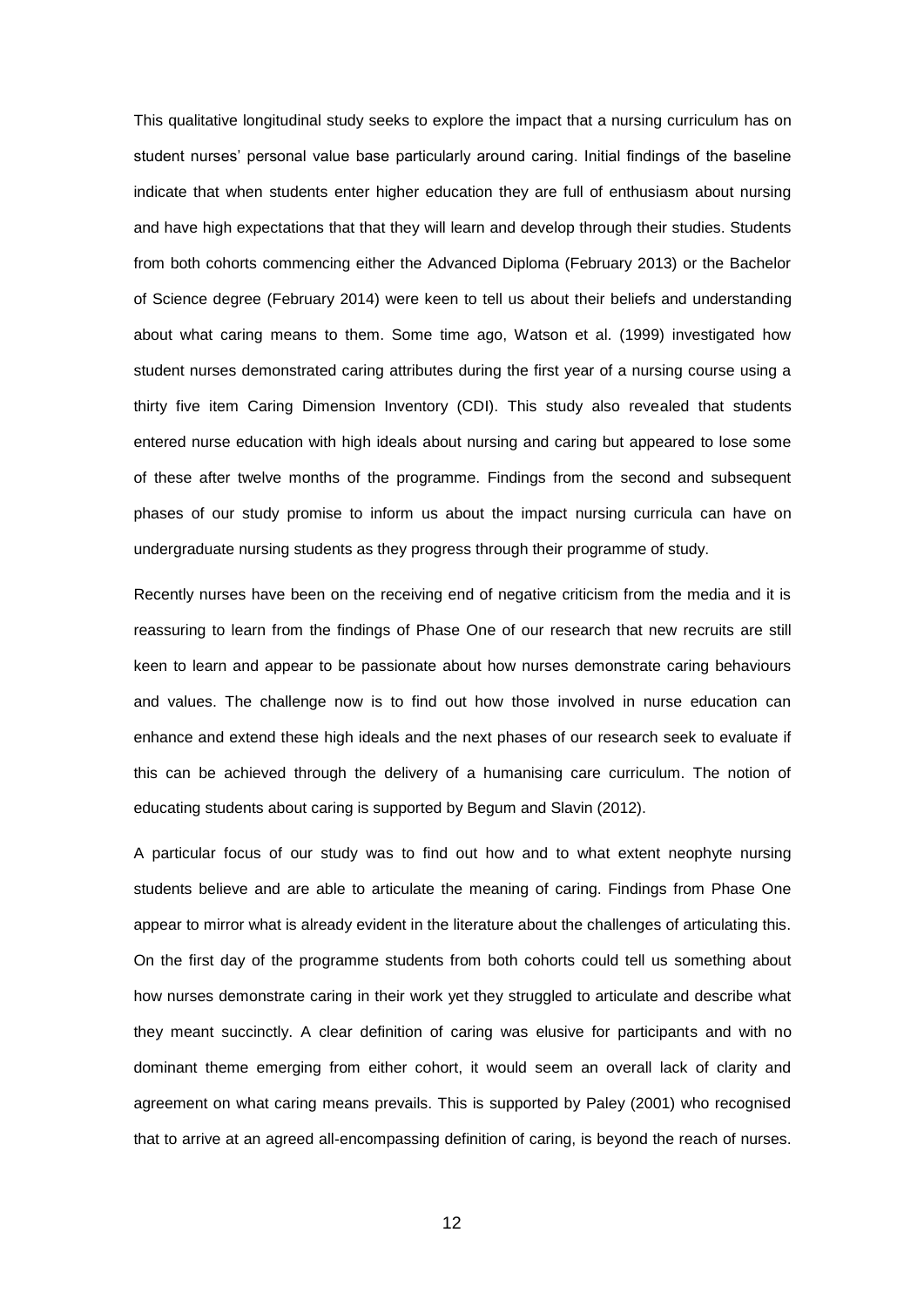More recently, Papastavrou et al. (2011) also argued that to find a congruent view of what caring is remains challenging.

Further analysis of Phase One revealed that although new recruits to nursing programmes have a multifaceted understanding of what caring is their attempt to articulate this in professional language is beyond their grasp. Students are able however, to list caring tasks and give examples of caring behaviours many of which reflect the caring attributes and lists of measurable skills citied in the literature (Smith, 2012; Watson and Lea, 1997; Watson et al.1999). It may be that this is a reflection of undergraduate students' academic abilities or that previous experience as carers (or indeed no experience as was the case for some participants) has not required students to be critical and questioning of practice. Furthermore, analysis of the findings from Phase One tell us that students enter nursing education with a strong ability to describe caring in terms of "doing to" patients but to a much lesser degree a focus on "doing with". There is a strong focus on a task orientated approach with students listing examples of caring for patients whilst washing, feeding, assisting to the toilet and so on. When asked what they thought made an ideal nurse (question 5) many examples of caring behaviours emerged with participants often citing personal experiences or examples from the media. This concurs with Rolfe (2009, p. 144) who coined the terms "doing caring" and "being caring" and it was evident from our study that neophyte student nurses can more easily identify with the former as they articulate tasks and skills .

Whilst an agreed definition of caring in relation to nursing, remains elusive, it would seem that it is all too easy to identify and describe when caring is absent. This is apparent in the recent negative media coverage of healthcare in the UK which include numerous and extensive examples of poor care (Flynn, 2012; Francis, 2010, 2013). Participants in our study found it easier to describe caring by its absence with many examples of uncaring practices. Identifying negative traits was a strong theme for many students in both cohorts readily describing situations when they had witnessed nurses failing to respect patients particularly vulnerable people.

It is known that above being competent practitioners, service users and carers value and prioritise a caring, professional approach in nurses (Watson, 2009) and that concern is expressed about how and to what extent these attributes are facilitated by curricula in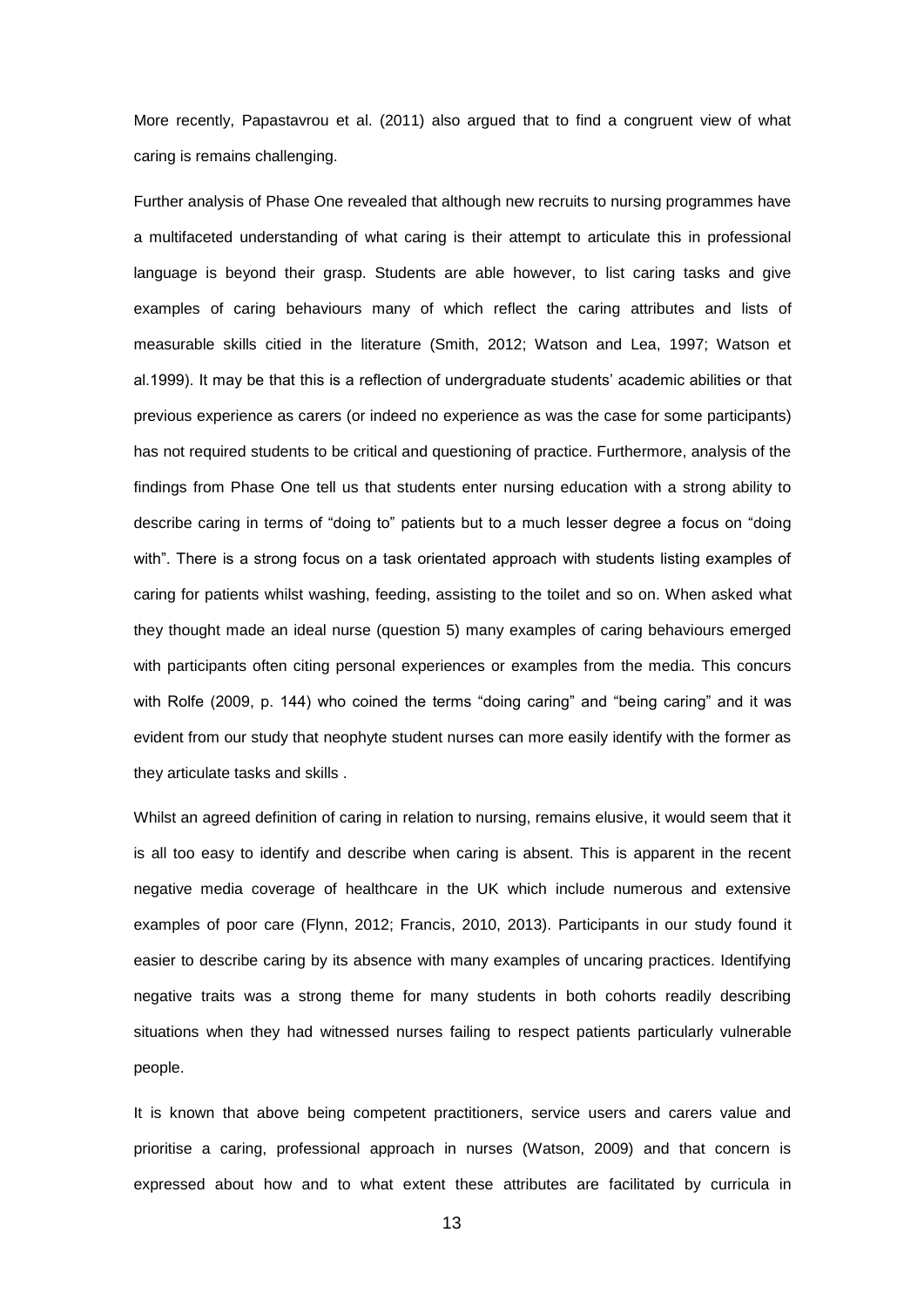healthcare in the UK (Griffiths et al. 2012). Our findings from Phase One of this longitudinal study indicate that students entering nursing have a perception that there is a paternalistic approach to safeguarding patients rather than a partnership of working with clients in a caring capacity. There is an emphasis on getting the work done rather than a humanised approach in their readiness to describe nursing tasks and skills. This may well be because many participants had worked as health care assistants sometimes for many years before taking an academic route to education for the first time. This makes finding out how a nursing curricula based upon a humanising care philosophy impacts on students' personal value base all the more exciting.

Whilst it is reported that for some student nurses caring attributes decline as they progress through their programmes of study to registration (Watson et al., 1999; Murphy et al., 2009), it is not known at what point or points in the journey this change takes place. Likewise, little is known about how nursing curricula can shape and foster students' caring behaviours and attributes (Brown, 2011) and within the changing environment of health care, learning to be a nurse can be confusing (Ousey and Johnson, 2007). The next phases of the longitudinal study offer the opportunity to consider whether issues such as age, gender, graduate status and educational curricula influence the development of caring attributes in nurses in the UK. The next data capture will take place after the students' first practice placement. The same questions will be put to the students (Table 3).

#### **Conclusion**

Findings from Phase One of this study revealed that student nurses enter university education full of enthusiasm and eagerness to learn nursing. Comparisons from two cohorts are able to demonstrate insight into what caring means. However, students frequently struggle to articulate their personal values and their understanding of the nature of caring using professional language. Instead, they readily identify task focussed care and base their explanations of what caring means upon life experiences to date. Notably student nurses are easily able to describe examples of poor care or instances when care may be lacking.

This longitudinal study promises to offer contributions to the debate around what caring in relation to nursing means and how it is understood by student nurses at different stages in their journey towards registration. We are curious to know more about students' personal values and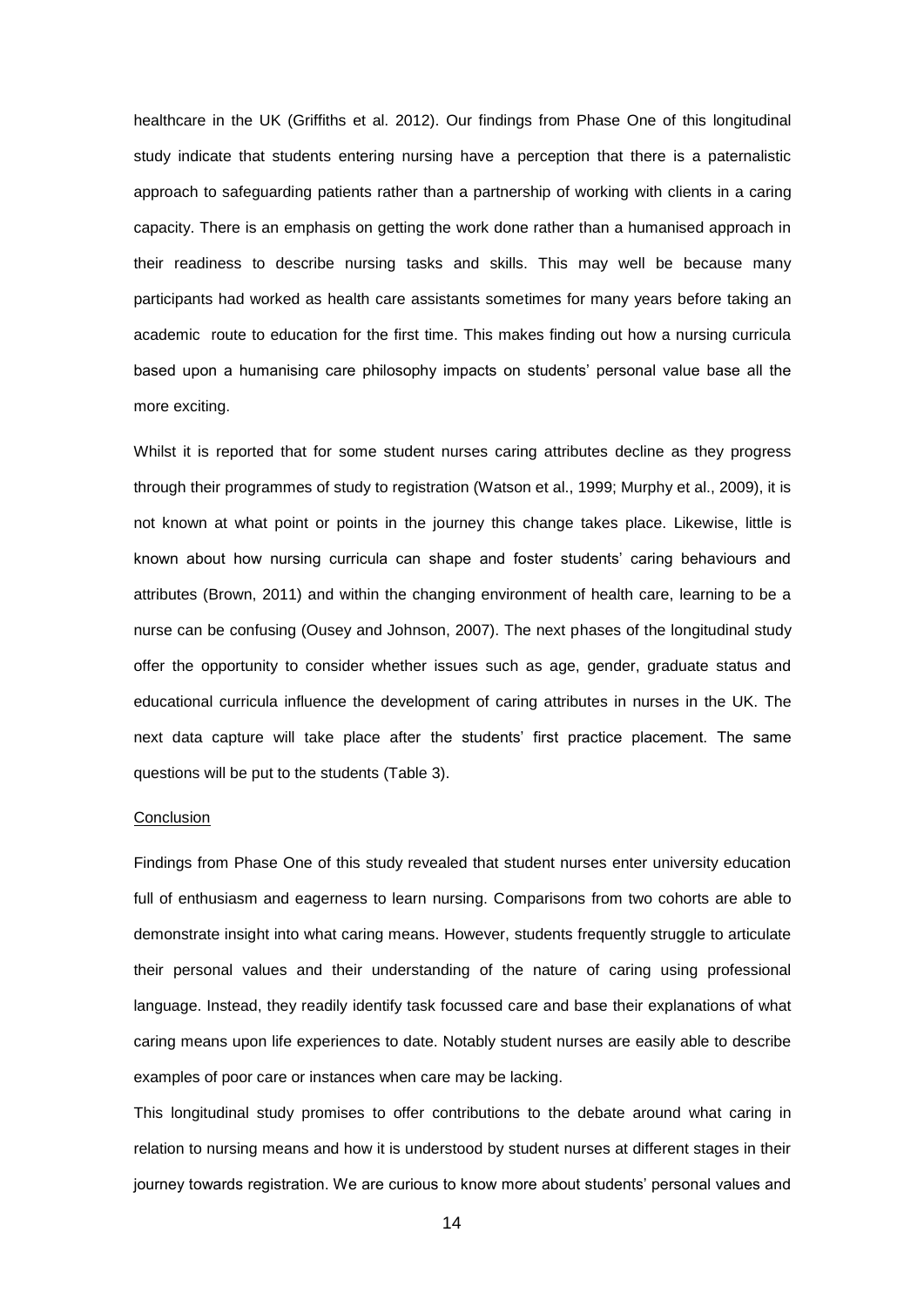their attitudes to caring and particularly if they change after exposure to education both in the university and practice placement. The impact of a humanising curriculum compared to one based upon a person-centred philosophy is central to this study. The results promise to inform those involved in preregistration nursing education both at university and in practice settings.

#### References

Begum, S., Slavin, H., 2012. Perceptions of "caring" in nursing education by Parkistani nursing students: An exploratory study. Nurse Education Today 32, 332-336.

Braun, V., Clarke, V., 2006. Using thematic analysis in psychology. Qualitative Research in Psychology 3, 77-101.

Brown, L., 2011. Revisiting our roots: caring in nursing curriculum design. Nurse Education in Practice 11 (6), 360-364.

Cohen, L., Manion, L., Morrison, K., 2007. Research Methods in Education. Routledge, London.

Flynn, M., 2012. Winterbourne View Hospital: A Serious Case Review. South Gloucestershire Safeguarding Adults Board, South Gloucestershire.

Francis, R., 2010. Robert Francis Inquiry report into Mid-Staffordshire NHS Foundation Trust. The Stationery Office, London.

Francis, R., 2013. Report of the Mid Staffordshire NHS Foundation Trust Public Inquiry: Executive summary. The Stationery Office, London.

Griffiths, J., Speed, S., Horne, M. and Keeley, P., 2012. 'A caring professional attitude': What service users and carers seek in graduate nurses and the challenge for educators. Nurse Education Today, 32 (2), 121-127.

Guo, Y., Shen, J., Ye, X., Chen, H., Jiang, A., 2013. The design and testing of a caring teaching model based on the theoretical framework of caring in the Chinese context: a mixed-method study. Nurse Education Today 33, 912-918.

Hemingway, A, Scammell, J., Heaslip, V., 2012. Humanising nursing care: a theoretical model. Nursing Times 108 (40), 26-27.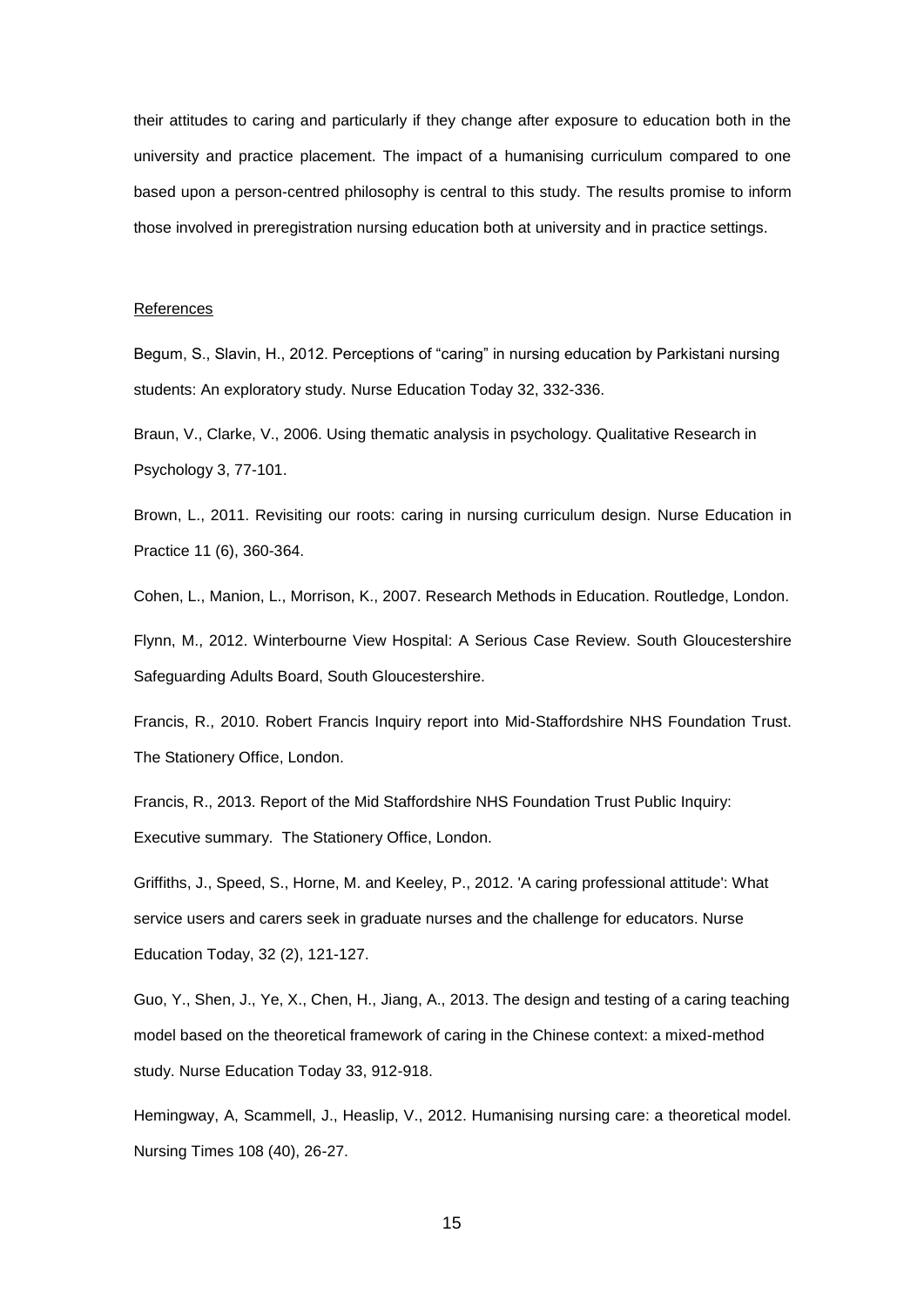Holloway, I and Wheeler, S., 2010. Qualitative Research in Nursing and Healthcare. Wiley-Blackwell.

McCormack, B., McCance, T., 2010. Person-centred Nursing: Theory and practice. Wiley Blackwell, Oxford.

Murphy, F., Jones, S., Edwards, M., James, J., Mayer, A., 2009. The impact of nurse education on the caring behaviours of nursing students. Nurse Education Today 29 (2), 254-264.

Neale, B., 2013. Adding Time into the Mix: Stakeholder Ethics in Qualitative Longitudinal Research. Methodological Innovations Online 8 (2), 6-20.

Nursing and Midwifery Council, 2010. Standards for pre-registration nursing education. Nursing and Midwifery Council, London.

Ousey, K., Johnson, M., 2007. Being a real nurse - Concepts of caring and culture in the clinical areas. Nurse Education in Practice 7 (3), 150-155.

Paley, J., 2001. An archaeology of caring knowledge. Journal of Advanced Nursing 36 (2), 188- 198.

Papastavrou, E., Efstathiou, G., Charalambous, A., 2011. Nurses' and patients' perceptions of caring behaviours: quantitative systematic review of comparative studies. Journal of Advanced Nursing 67 (6), 1191-1205.

Reader,T., Gillespie, A., 2013. Patient neglect in healthcare institutions: a systematic review and conceptual model. BMC Health Services Research 13 (1), 1-15.

Rolfe, G., 2009. Some further questions on the nature of caring. International Journal of Nursing Studies 46 (1), 142-145.

Scammell, J., Hemingway, A., Heaslip, V., 2012. Humanising values at the heart of nurse education. Nursing Times 108 (41), 26-28.Smith, P., 2012. The Emotional Labour of Nursing Revisited; Can Nurses Still Care? second ed. Palgrave Macmillan, Basingstoke.

Todres, L., Galvin, K., Holloway, I., 2009. The humanization of healthcare: A value framework for qualitative research, International Journal of Qualitative Studies in Health and Well-being, (4), 68-77.